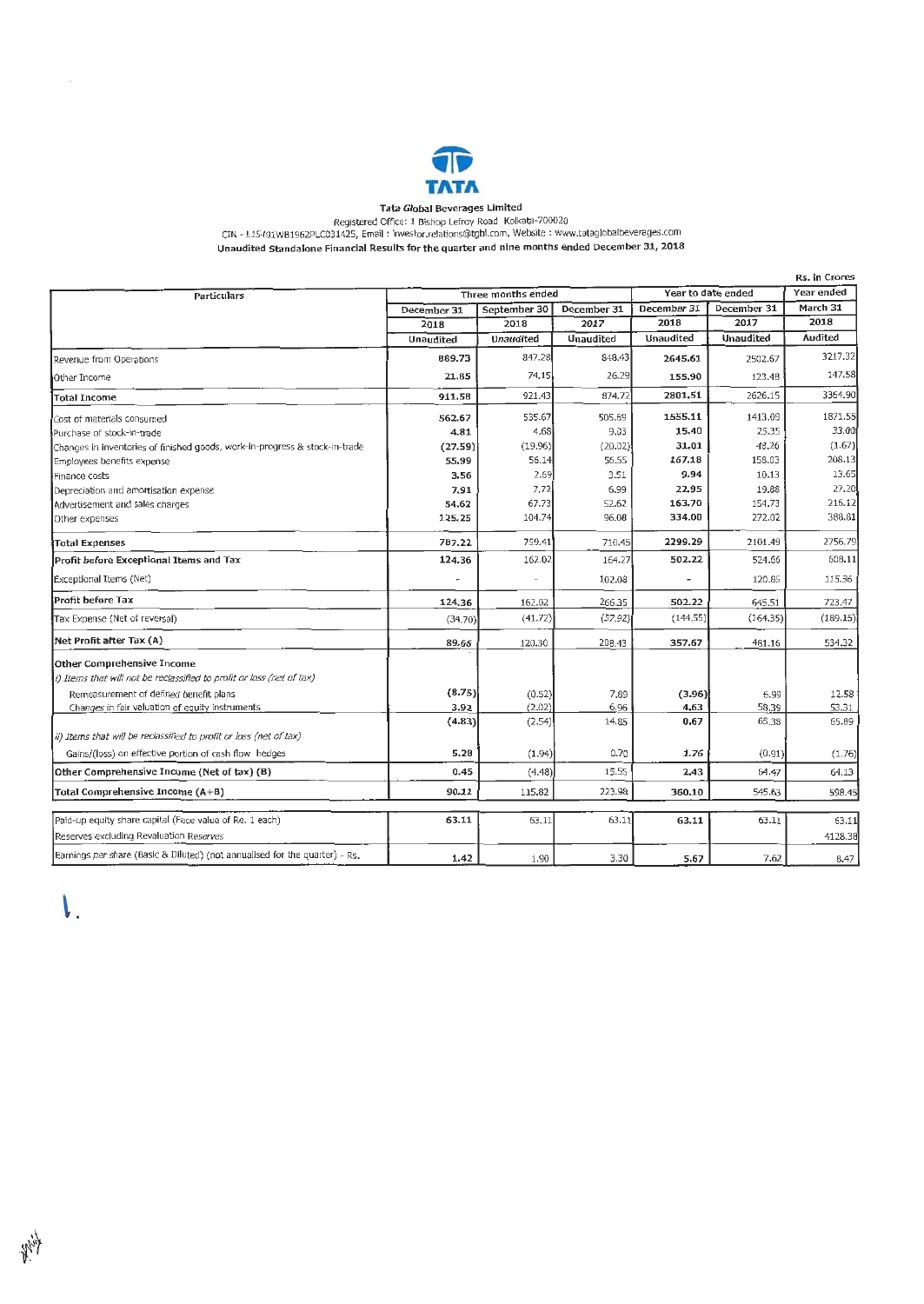#### Notes:

- 1. For the quarter, Revenue from operations at Rs 890 crores increased by 5% over corresponding quarter of the previous year. Profit before tax at Rs 124 crores is lower as compared to corresponding quarter of previous year on account of higher commodity costs and discretionary/one off items. Consequently Profit after tax at Rs 90 crores is lower.
- 2. Exceptional item for the corresponding quarter of the previous year mainly represents profit on divestment of stake in an Associate of Rs 105 crores.
- 3. The Company has organized its business into Branded Segment and Non Branded Segment. Branded Segment is further categorized as Branded Tea, Branded Coffee and the residual as Branded Others. As per the threshold limits prescribed under Indian Accounting Standard (lnd AS-108) on "Segment Reporting", the Company's reportable activity falls within a single business segment and hence, the segment disclosure requirements are not applicable.
- 4. Effective April 1, 2018, the Company has adopted Ind AS 115 Revenue from Contracts with Customers, using the cumulative effect method and the comparative information is not restated. The adoption of the standard did not have any material impact on the results of the Company.
- 5. Previous period's figures have been regrouped / rearranged, to the extent necessary, to confirm to current period's classifications.
- 6. The aforementioned results were reviewed by the Audit Committee of the Board on February 4, 2019 and subsequently taken on record by the Board of Directors at its meeting held on February 5, 2019. The Statutory Auditors of the Company have conducted limited review on these results.

In terms of our report attached For DELOITIE HASKINS & SELLS LLP Chartered Accountants Firm's Registration No. 117366W/W-100018

م حد

Sanjiv V. Pilgaonkar **Partner**  Membership No. 039826 Mumbai: February 5, 2019

Ajoy Misra **Managing Director and CEO**